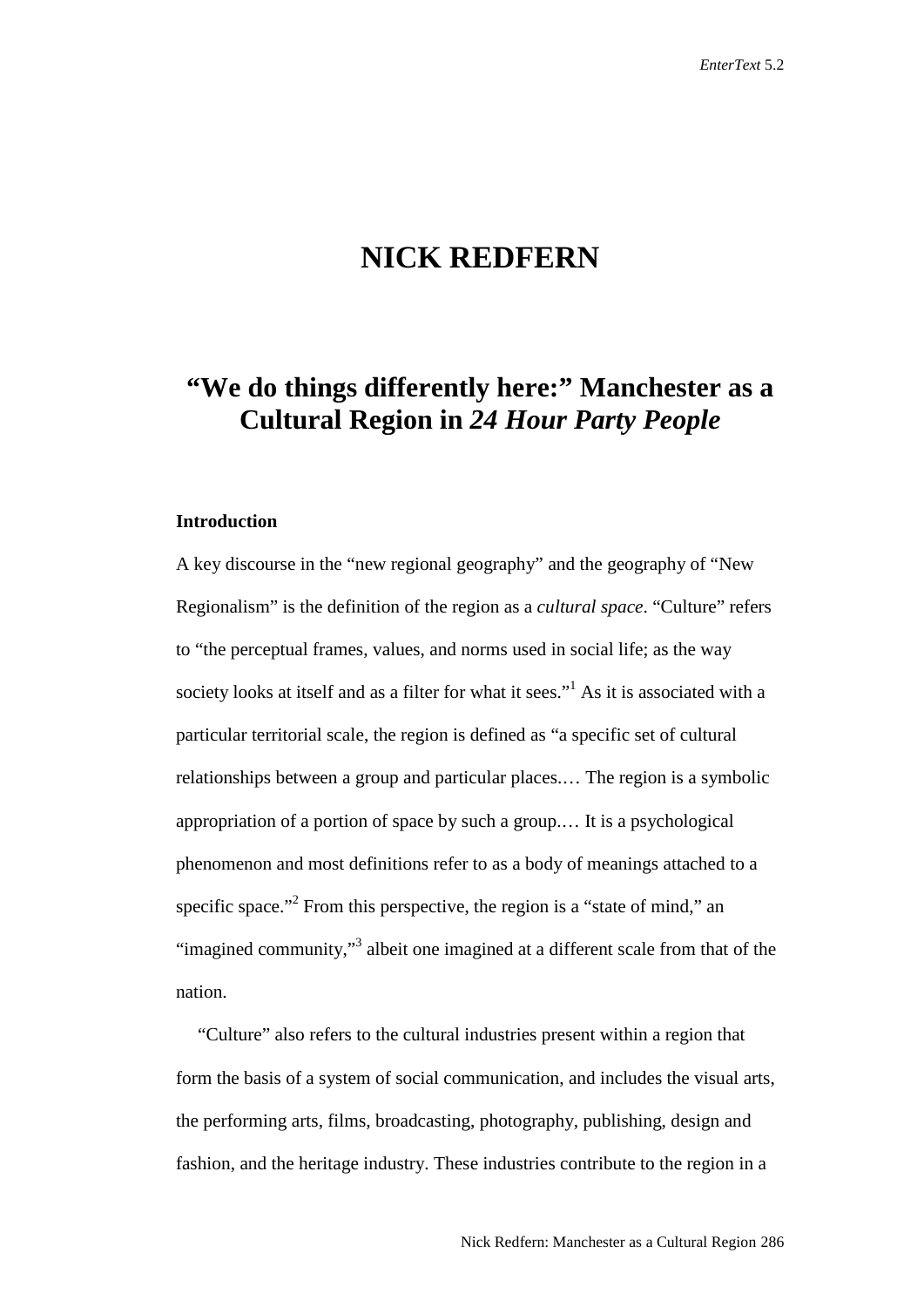number of ways: the provision of employment, income growth, the regeneration of the physical environment, and the development of cultural tourism attracting external expenditure. They promote the development of regional institutions to encourage cultural production, distribution, and consumption within a defined territory away from the traditional base of the media industries. Cultural industries also allow regions to modify their image in order to reposition themselves in the "mental maps" of external investors, and to increase the confidence of the regional community and hence its capacity for "endogenous development."4

In this essay I examine the representation of Manchester in *24 Hour Party People* (Michael Winterbottom, 2002) as a cultural region. I argue that in dramatising the emergence and development of the regional music scene in Manchester, from the advent of punk in 1976 to the decline of Madchester and the closure of the Hacienda in the early 1990s, the film appropriates a "punk style" to represent the Manchester music scene. This scene is associated with an ambivalent attitude to Northern identity, with new cultural spaces in the city that develop free of the centralising influences of the London-based music industry, and where the distinction between producers and consumers of cultural products is blurred.

### **From Cottonopolis to Madchester**

In *Manchester, England: The Story of the Pop Cult City*, Dave Haslam traces the shift in the perception of Manchester as a city dominated by the cotton industry —"famed and feared a hundred and fifty years ago as it became the first industrial city in the world"—to a city "known for two things: pop music and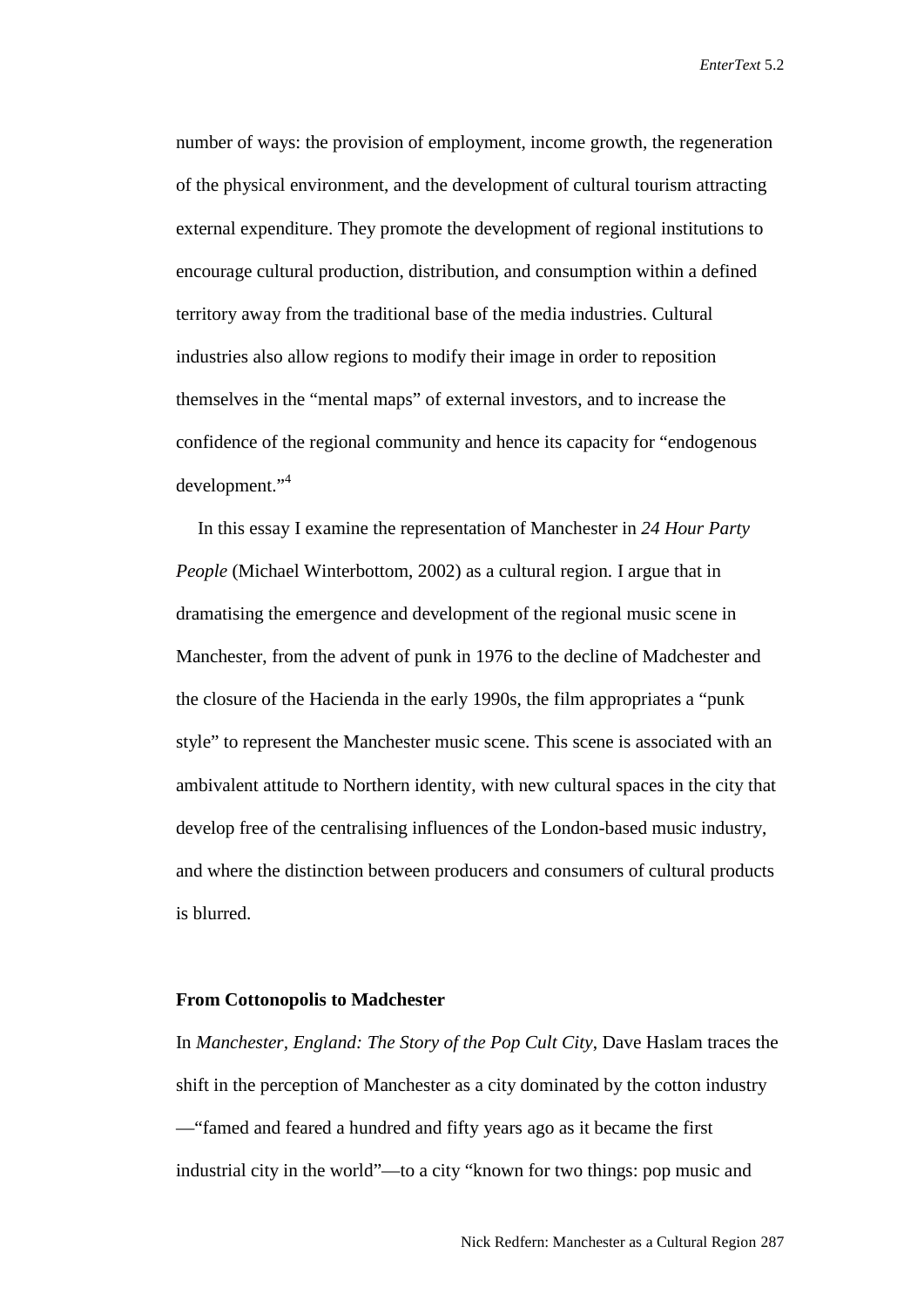football."5 In keeping with theories of postmodernism, it is a shift from a space defined by industrial activity ("Cottonopolis") to a space defined by cultural activity ("Madchester") that has made possible the re-imagining of the city in the late twentieth century. A key feature of this shift has been the emergence of a new type of cultural production in the wake of punk, and Haslam notes that "more by accident than design this [cultural] activity has created a tradition, jobs, and a commercial infrastructure; most conspicuously, a small, but powerful, musical infrastructure, more compact, less corporate than London."6 This commercial infrastructure, and its impact on cultural production and consumption in the city, has been the subject of research on the part of Manchester Metropolitan University's Institute for Popular Culture.<sup>7</sup>

Katie Milestone argues that it was the advent of punk in Manchester that was to transform the pop cultural scene in the city, affecting both cultural production in Manchester and the lifestyles and working practices of its inhabitants, as punk renegotiated the power structures of popular culture.<sup>8</sup> This transformation, she argues, is marked by a number of features: a rejection of London's dominance in the music industry; the renegotiation and exploitation of what it meant to be "Northern" and "Mancunian" in late twentieth-century Britain; the emergence of new cultural networks within Manchester; and the intermeshing of the production and consumption of cultural products.

A key date in the history of popular culture in Manchester is 4 June 1976—on that date the Sex Pistols played their first gig in the city at the Lesser Free Trade Hall, followed a month and a half later by a second performance. At this time the music industry in the United Kingdom was dominated by record companies based in London, and, in the absence of regional music industries, it was to the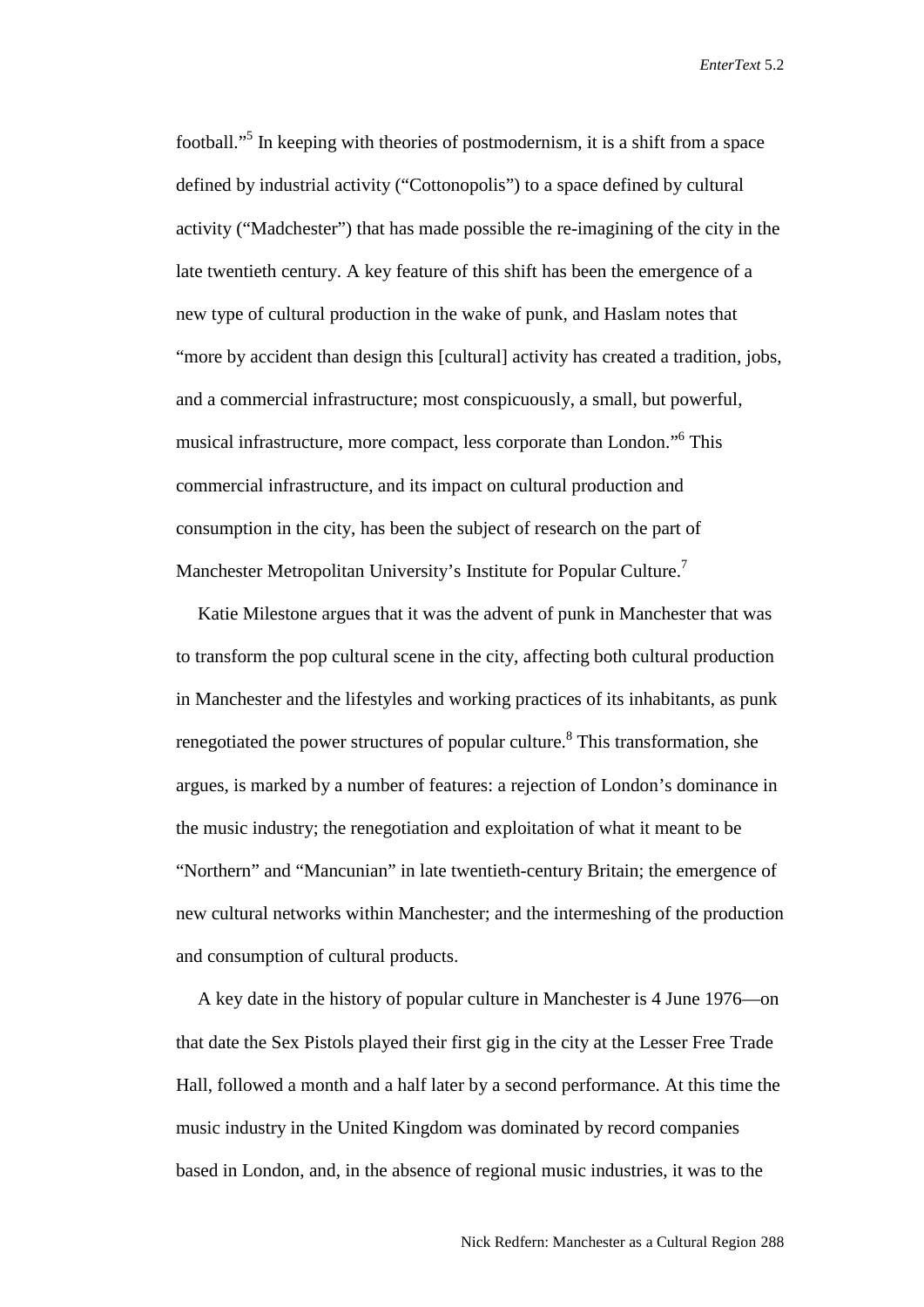capital that bands from all over the country were inexorably drawn. Although Mick Middles claims that it was "parochial power that had fuelled the innovatory edges of the music industry since... well, since the Beatles really," the centripetal forces of London's cultural industries are memorably represented in Richard Lester's *A Hard Day's Night* (1964), in which the Beatles escape from Liverpool by train to the capital in order to appear on television. In rejecting mainstream British society and in openly pouring scorn on the pillars of the music industry (e.g., "God Save the Queen" and "EMI Unlimited" on *Never Mind the Bollocks Here's the Sex Pistols*), punk inspired those on the margins to remain outside the core of culture and the core of the cultural industries:

Because of the changing structure of the record industry brought about by punk, the regions were no longer entirely dependent on London. Manchester and other provincial cities increasingly began to reject the cultural authority of London as the sole British site of pacesetting cultural innovation. There was a rebellion against mainstream culture as well as a negotiation of the spacialisation of this resistance.<sup>10</sup>

The regions, and Manchester in particular, developed their own cultural networks with the creation of independent record labels, fanzines, and venues that deliberately steered clear of the mainstream, and, in doing so, created a powerful voice for those outside London. The emergence of these networks reduced the London-pull on creative talent in the regions, and it became typical for bands to remain in their hometowns and to become closely identified with them (e.g., Joy Division and Manchester, The Specials and Coventry, The Farm and Liverpool).

The development of the cultural industries in Manchester in the aftermath of punk has allowed the city to reconstruct its image. Rob Shields argues that "since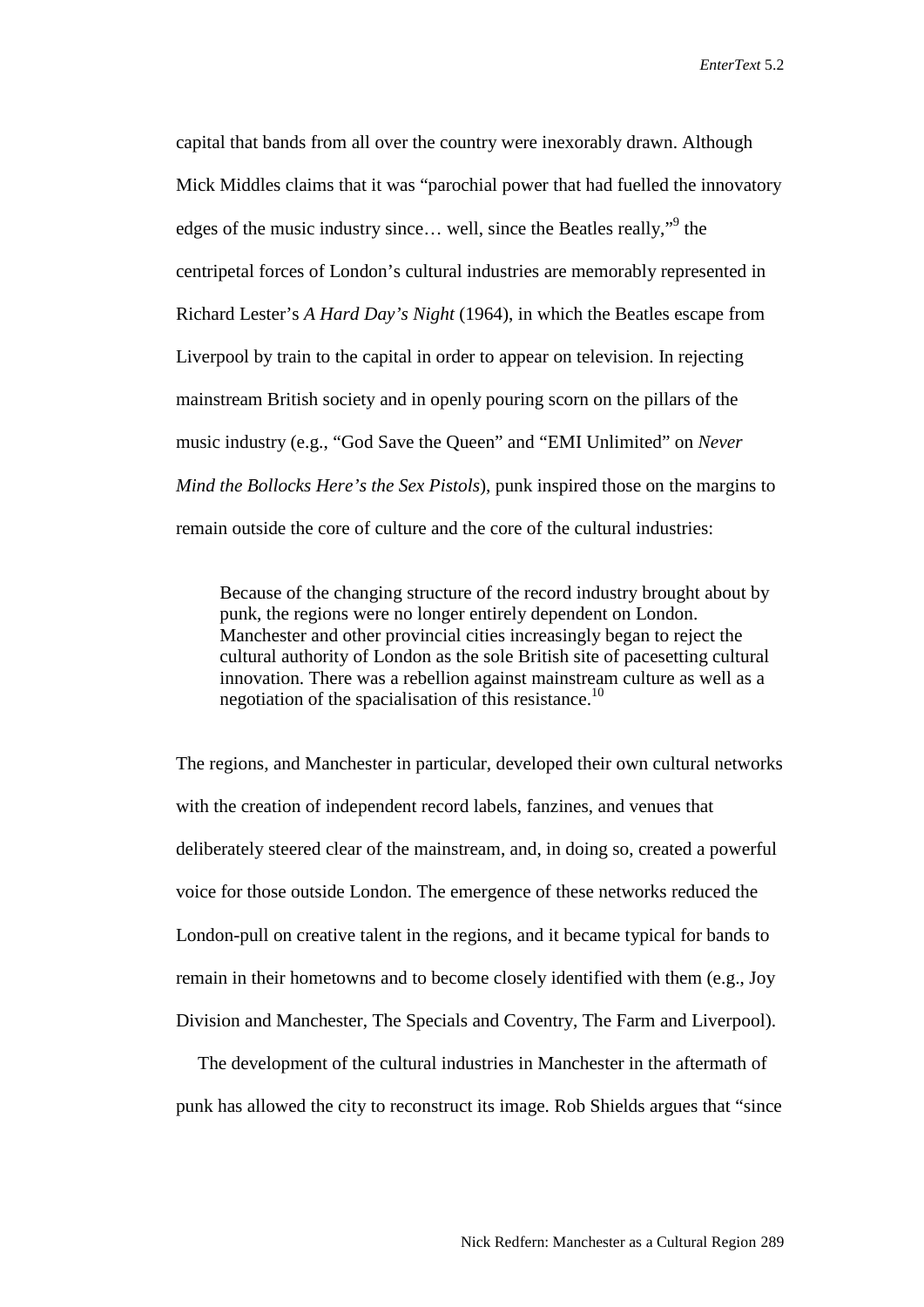the nineteenth century a relatively coherent and conscious image of the 'North' of England divided off from the South has persisted:"

A nostalgic discourse of tradition valorises the North as the homeland of a traditional British Working Class and the culture associated with it ferrets, pigeon racing, mines and mills, fish and chips, regional accents and football—as well as organic communities. It is also the locus for industrial images of the UK: coal-mining, bleak urban landscapes, and windswept countryside (e.g., the Yorkshire Dales).… Its rougher pleasures of the outdoors contrast with the more refined pleasures of the high-culture of London and its commuter belt. $^{11}$ 

The shift from cotton to culture did not erase the separation between North and South—Haslam claims that the London-based musical press remained indifferent to the emergence of the Manchester scene, while Tony Wilson refers to the UK record industry as "those stupid London bastards."<sup>12</sup> However, it did allow Manchester to re-create itself as an innovative centre of culture that was modernising and forward-looking rather than provincial: "People involved in the Manchester pop scene took select aspects of what it was supposed to mean to be Northern, provincial, Mancunian, and renegotiated these elements to construct something that was cool, frightening, imposing, and urbane.<sup>"13</sup> The physical landscape of the city was transformed through the regeneration of declining industrial areas as rehearsal spaces, performance spaces and nightclubs (e.g., the Hacienda, Sankey's Soap), design and retail spaces (e.g., Affleck's Palace), or as clearly defined cultural areas (e.g., the "Northern Quarter").

"Northernness" was, in Manchester, not reflected in industrial heritage museums as it was in Saltaire, Beamish, or Armley; rather it was refracted through an avant-gardism to create not a nostalgic view of the North as "working class" but what Milestone identifies as a progressive "working class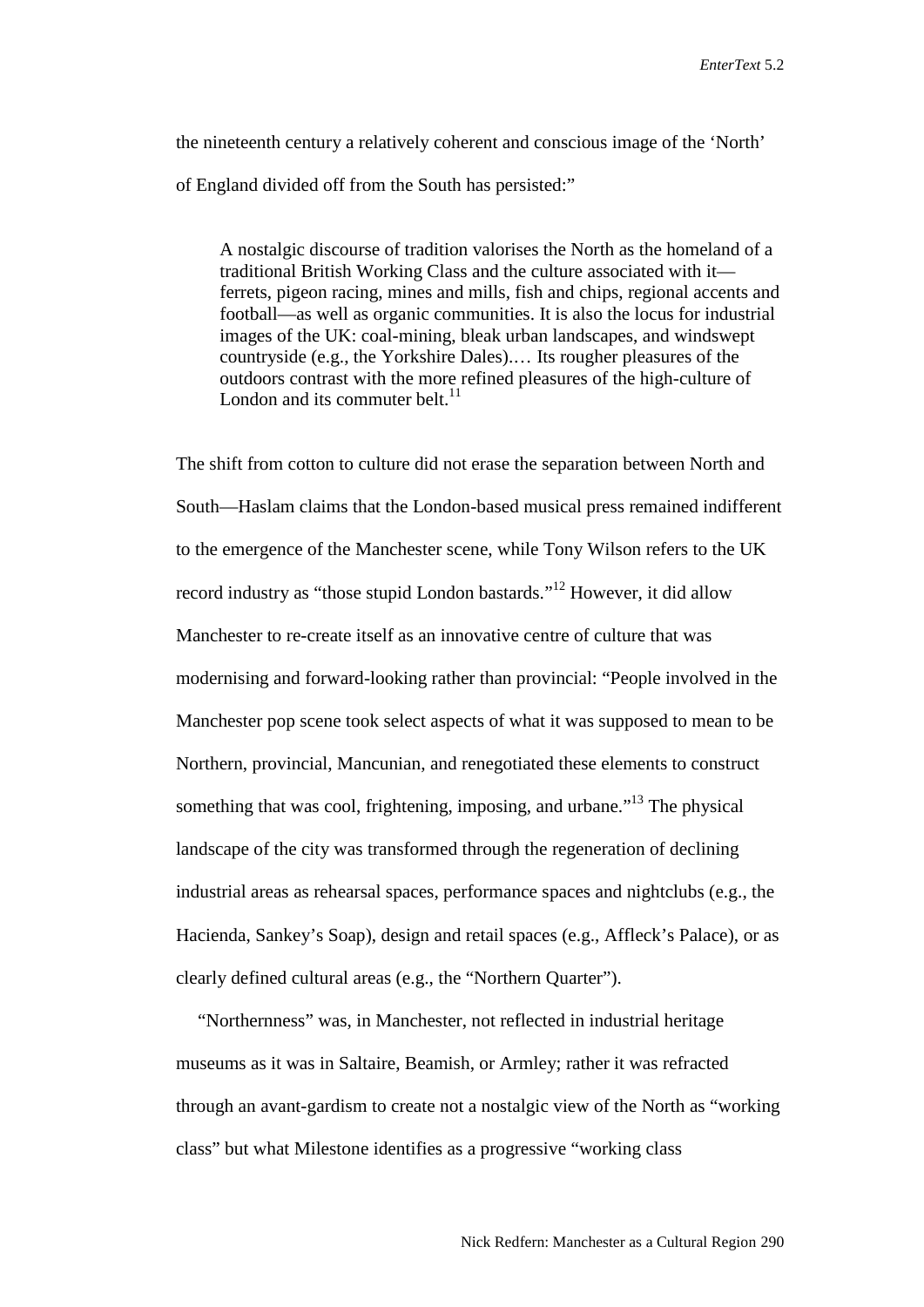bohemianism." Haslam argues that the designation of Castlefield as the UK's first "Urban Heritage Park," which he refers to as "death sentence heritage… recreating a tourist version of the old days," was less significant than the cultural changes brought about by the Madchester era that made it possible to re-imagine the city: "It [Madchester] brought a thriving sub-culture to the surface, and marked the point when it seemed the city was no longer carrying the baggage of a hundred and fifty years of preconceptions, about the weather, the environment, the misery."<sup>14</sup>

As the phrase "working class bohemianism" indicates, the popular music scene that developed in Manchester in the wake of the Sex Pistols transgressed traditional cultural boundaries. It was comprised of a mixture of people from diverse backgrounds, and included working class Mancunians (e.g., Rob Gretton), art school graduates (e.g., Malcolm Garret, Peter Saville), and the selfconscious Situationism of university-educated intellectuals (e.g., Tony Wilson). It also mixed musical genres, bridging the divide between rock and dance music, as punk was crossed with electronica (e.g., New Order) or Northern Soul (e.g., Happy Mondays). The development of Manchester as 'pop cult city' also blurred the distinction between producers and consumers of cultural products, and created opportunities to *aestheticise* everyday life: "People began to see it as increasingly more viable to work in the production of their leisure time as mangers, promoters, visual designers, fashion designers, DJs, sound technicians, lifestyle journalists, bar and club architects and designers." <sup>15</sup> As Haslam puts it: "Fans have become bands, consumers have become producers; that's always the Manchester way."<sup>16</sup> For Haslam it is this hybridity that gives Manchester its unique cultural status: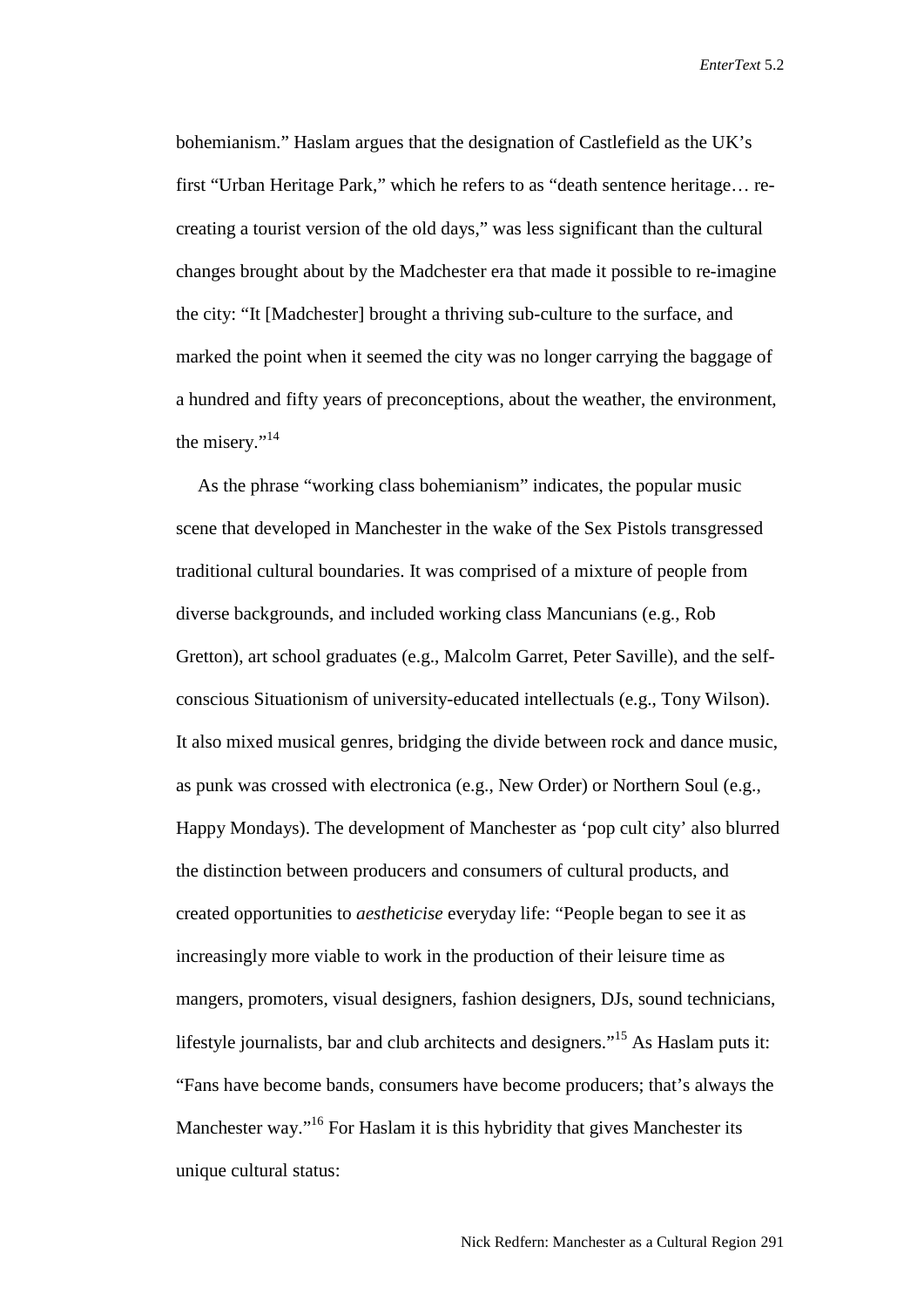What gives further flavour to pop music in Manchester is perhaps because it is a hybrid town, specialising in hybrid music (M-People's mash of house and supper-club soul, Black Grape's mix of street-wise crackery and white indie shuffle, Audioweb's dub and rock collision, the jungle-meets-Joni Mitchell sound of Lamb). Perhaps it's the size; Manchester is too small to be unwieldy and impersonal, but too big to be weedy and insignificant. Perhaps it's to do with the city's entrepreneurial spirit; it's not a question of making things, it's also one of marketing them, selling them. There's an attitude too: defiant, determined, cocky, canny.17

Haslam also indicates in this passage that space and scale play a key role in defining Manchester's popular music culture, and Will Straw argues that the unity of alternative rock is not based upon the commonalities of class and other forms of identity, education, or genre, but "has come to be grounded more fundamentally in the way in which such spaces of musical activity have come to establish a distinctive relationship to historical time or geographical location."<sup>18</sup>

## *24 Hour Party People*

*24 Hour Party People* dramatises the emergence and development of the regional music scene in Manchester discussed above, from the advent of punk in 1976 to the decline of Madchester and the closure of the Hacienda in the early 1990s. It focuses on the career of Tony Wilson, a regional broadcaster, who, as the head of Factory Records, played a key role in this scene, though as a personality in the film "Tony Wilson" claims that he is "a minor character in his own story." This ironic stance is an element of the film's self-conscious postmodernism; and, as a personality, Wilson justifies his artistic and business decision in terms of the "free play of signs and signifiers," and attempts to keep ahead of the intellectual curve by claiming to be postmodern "before it was fashionable" —though it is not clear what this might actually mean. This self-referential postmodernism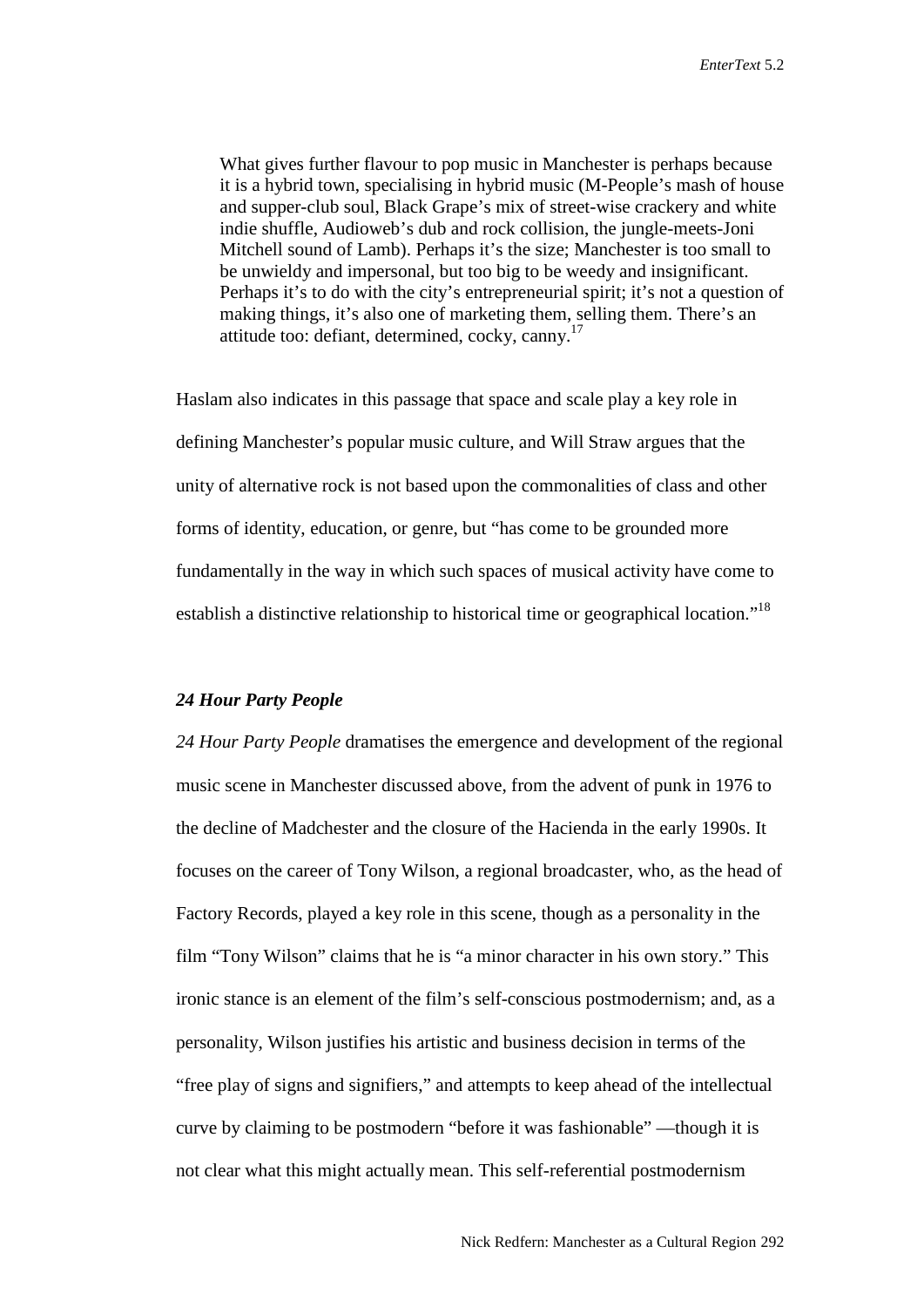shares many features with what Stacy Thompson describes as "punk cinema." He argues that punk cinema employs an "open, writerly aesthetic; engages with its own history; and critiques its own commodification. It can be negatively defined as non-Hollywoodised, where a Hollywood aesthetic demands a closed, readerly text unconcerned with history and obfuscating its position within the realms of production."19 This "punk" aesthetic is evident in *24 Hour Party People* in its open and ambiguous narrative, its appropriation of a DIY aesthetic and documentary form from punk films such as Don Letts's *Punk Rock Movie* (1978) and Wolfgang Büld's *Punk in London* (1978), and the film's awareness of its place in the history of the Manchester scene and its own production.

The narrative of *24 Hour Party People* is candid and equivocal. The film begins with Wilson filming for the ITV regional news programme for the North West *Granada Reports*, a sequence on hang-gliding in the Pennines. Turning to address the camera he informs the audience that this sequence "actually did happen," and that it is also "symbolic" and "works on two levels." What this sequence connotes is the myth of Icarus (though Wilson feels compelled to inform us of this), and the plot of the film may thus be taken to be the rise and fall of Factory Records. The film is organised in a three-act structure covering the early years of Factory Records and Joy Division, the Happy Mondays and Madchester, and the collapse of Factory Records. However, the film undercuts this structure to the extent that it does not complete a narrative arc: the film contains no moral, the characters make no emotional journey, and though the film ends, there is no closure for the characters or the spectator.<sup>20</sup> The final sequence of the film finds Wilson, Gretton, Erasmus, and Shaun Ryder atop the Hacienda smoking a joint, and recalls an earlier scene after the Sex Pistols gig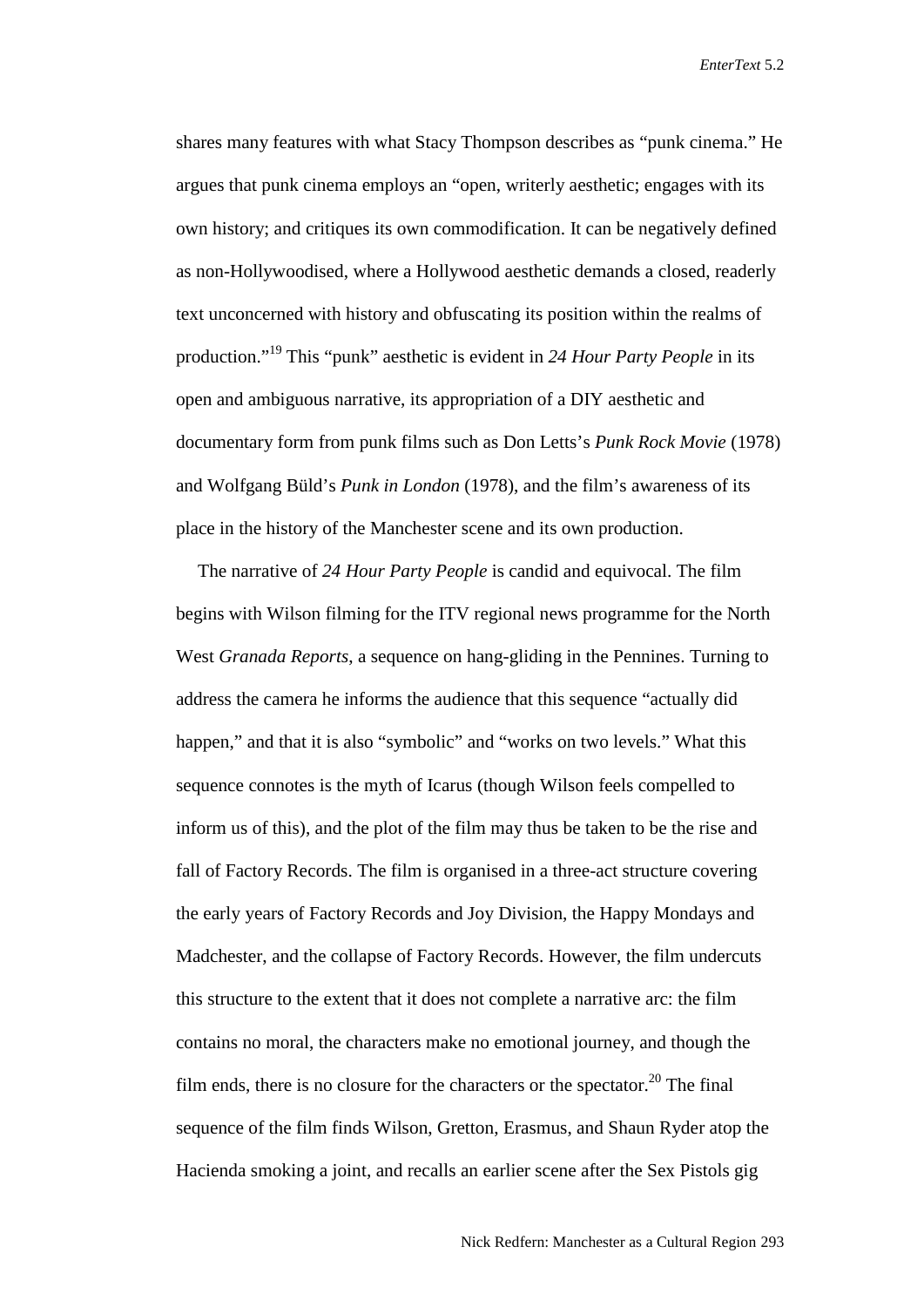where Wilson, Erasmus, and Lindsey Wilson share a joint. The only difference between these two scenes is that instead of getting their marijuana from the Sun Centre in Rhyl they now bring it in from Barbados. A closing title tells us that Wilson began a new record company in 1994, Factory Too, only for it to close in 1997, again indicating an open structure that is not confined by the film's periodisation of the Manchester scene (roughly 1976 to 1992), and that Wilson has learnt nothing from Factory's "experiment in human nature."<sup>21</sup>

The documentary style of *24 Hour Party People* is brought to the fore in the re-staging of the Sex Pistols gig, at one point revealing an audience member with an 8mm camera on the side of stage, and then cutting to show the Sex Pistols from his point of view. This footage has the DIY qualities of "punk cinema" the shaky, handheld images are filmed by a fan and not a professional filmmaker, and *24 Four Hour Party People* appropriates this aesthetic for its own style. Robby Muller's cinematography, filmed using digital video cameras, continues to employ this DIY aesthetic throughout the film giving it a realistic and naturalistic feel. The film does not break up sequences through analytical editing but allows the camera to act as a witness to events: long takes and tracking shots occur throughout the film, it makes extensive use of location shooting on the streets of Manchester, and also goes to great lengths accurately to recreate the Factory nights at the Russell Club and (in particular) the Hacienda.

Textually, the film strives to create an impression of "being there," of being part of the Manchester scene, and this documentary feel is reinforced by the use of library footage to give the film a "contextual" realism. One sequence juxtaposes the re-staging of a Joy Division gig that descends into a pitched battle between the band and a group of neo-Nazi skinheads, with Wilson reading the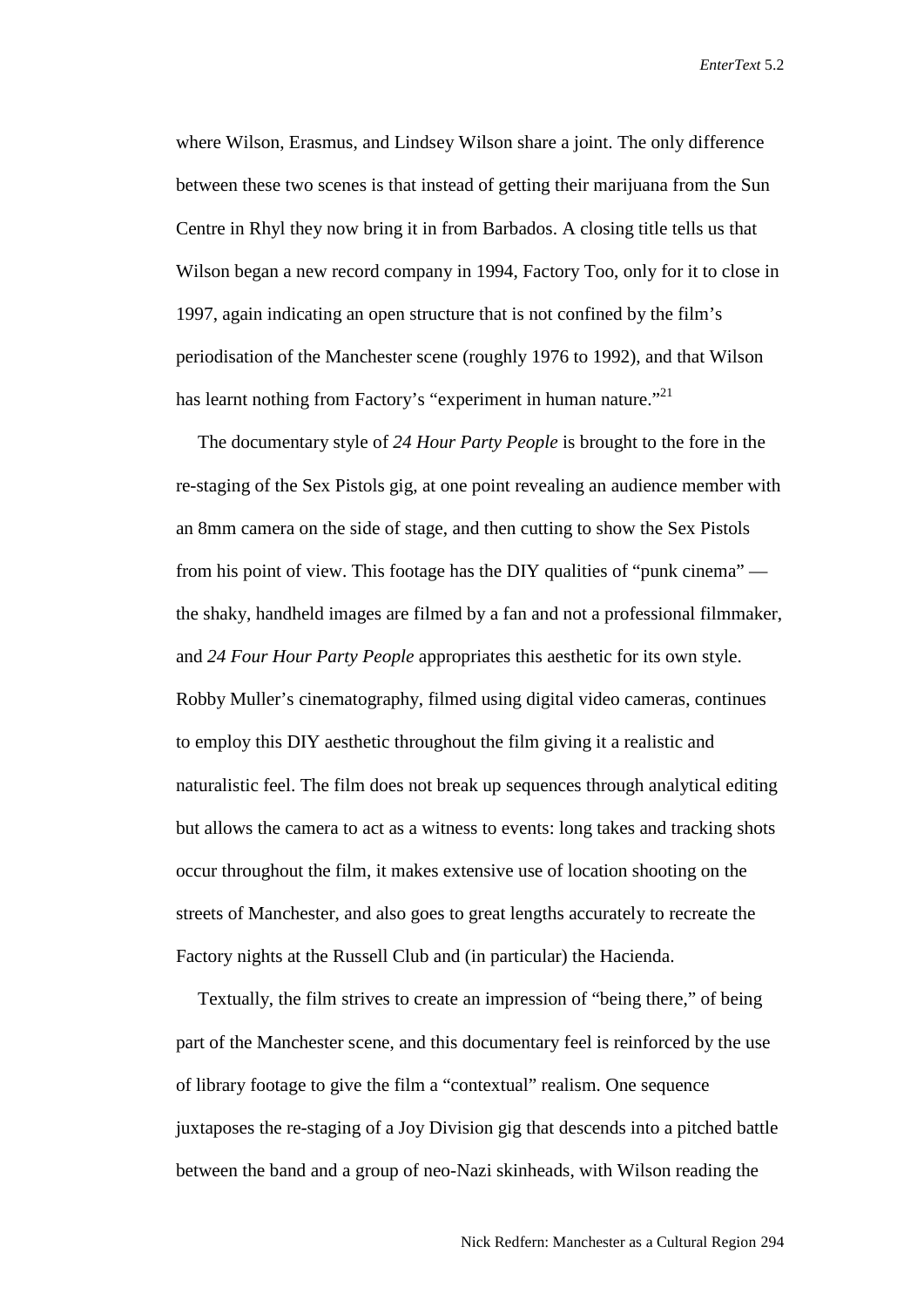news in the late 1970s over a series of images (the National Front marching in Manchester, fuel shortages, and strikes by public sector workers). The dawning of the Madchester era in the city is represented by a montage sequence of magazine covers (including the New Musical Express and Melody Maker) and images (e.g., record covers, posters) from the late 1980s, and to convey the rise of drug gangs in the city, newspaper headlines are similarly used to set the scene. At times the film comes across as a history lesson, with Wilson playing the role of reporter in the Hacienda; and in his role as narrator, he provides a "voice-of-God-like" commentary on the Manchester scene, often over shots of the city filmed from a helicopter giving him a God-like point of view.

*24 Hour Party People* demonstrates an awareness of its own role in the construction of a history of the Manchester punk scene. If the film undercuts its mythic status in some respects it reinforces it in others. Wilson pre-empts the narrative by informing the audience of events to come. Introducing Howard Devoto at the famed Sex Pistols gig Wilson tells the audience that "Howard will later sleep with my wife." When we actually come to this sequence later on (after Wilson has been caught by his wife getting a blow-job from a prostitute in the back of a van), we are introduced to the "real" Devoto who claims that he has no recollection of this ever happening. This is reinforced by Wilson's voiceover with the disclaimer that "He [Devoto] and Lindsey insisted that we make clear that this never happened." However, the voiceover immediately undercuts this by appealing to John Ford's *The Man Who Shot Liberty Valance* (1962) and the argument that "when you have to choose between the truth and the legend, print the legend." The film is consciously engaged in a process of myth-making that is contrary to the realist documentary style the film appropriates from other punk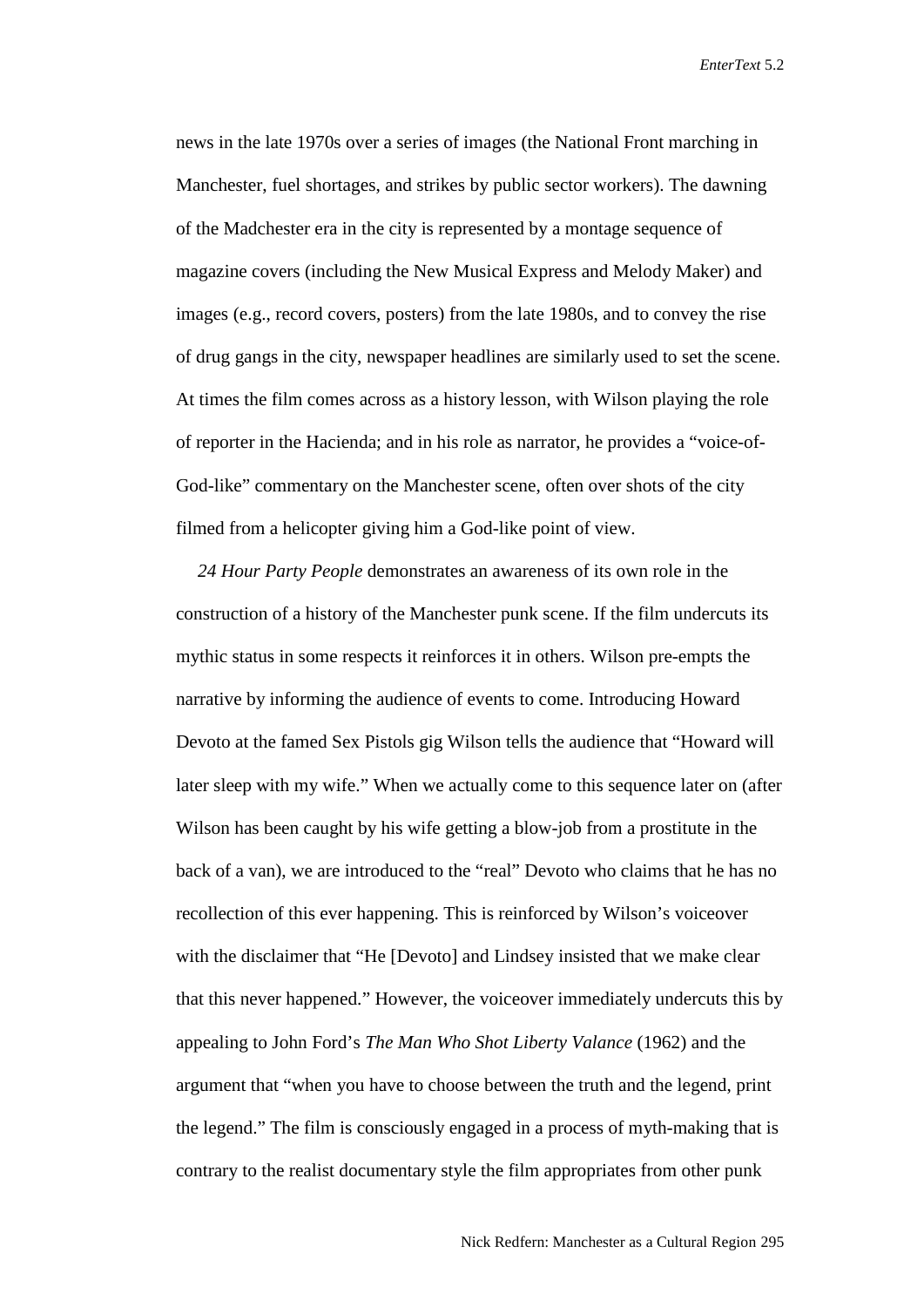films, and introduces elements of fantasy to this realist documentary aesthetic. The arrival of Bez on a flying saucer, and the cartoonish pigeons poisoned by the Ryder brothers, elevate historical events to the level of fantasy. Wilson's Godlike status as narrator is given a fantastical twist in the last sequence when he has a vision of himself as God, who confirms his own rightness, laments not signing the Smiths, and recommends that the Duritti Column be given a revival.

The film also refers to its own production: Wilson comments on the narrative structure of the film, quoting F. Scott Fitzgerald as he introduces the second act, and he repeatedly confirms or undermines the historical content of the film. In one scene he identifies the cameos played by "real" people in the film, including Paul Ryder, Mark E. Smith, Clint Boon, and the "real" Tony Wilson, and observes that, although Vini Reilly's appearance has been removed from the final cut, he is sure that it will be reinstated for the film's DVD release. In referring to its own ancillary markets and the possibility of increased album sales on the back of the film, *24 Hour Party People* recognises its own commodification of the Manchester scene; and, as the narrator, Wilson also refers to the commodification of a Mancunian identity: "Manchester became the centre of the universe. The best drugs. The best clothes. The best women. The best bands. The best club. Suddenly everyone wanted to be from Manchester; and if you were a Manc everyone wanted a part of you." The products of the factory scene are themselves represented as commodities, with the tickets, posters, and record covers designed by Peter Saville and delivered so late as to be utterly useless as anything other than souvenirs.

The mixing of documentary footage with the restaging of significant events is one of the ways in which the film elides the distinction between the consumers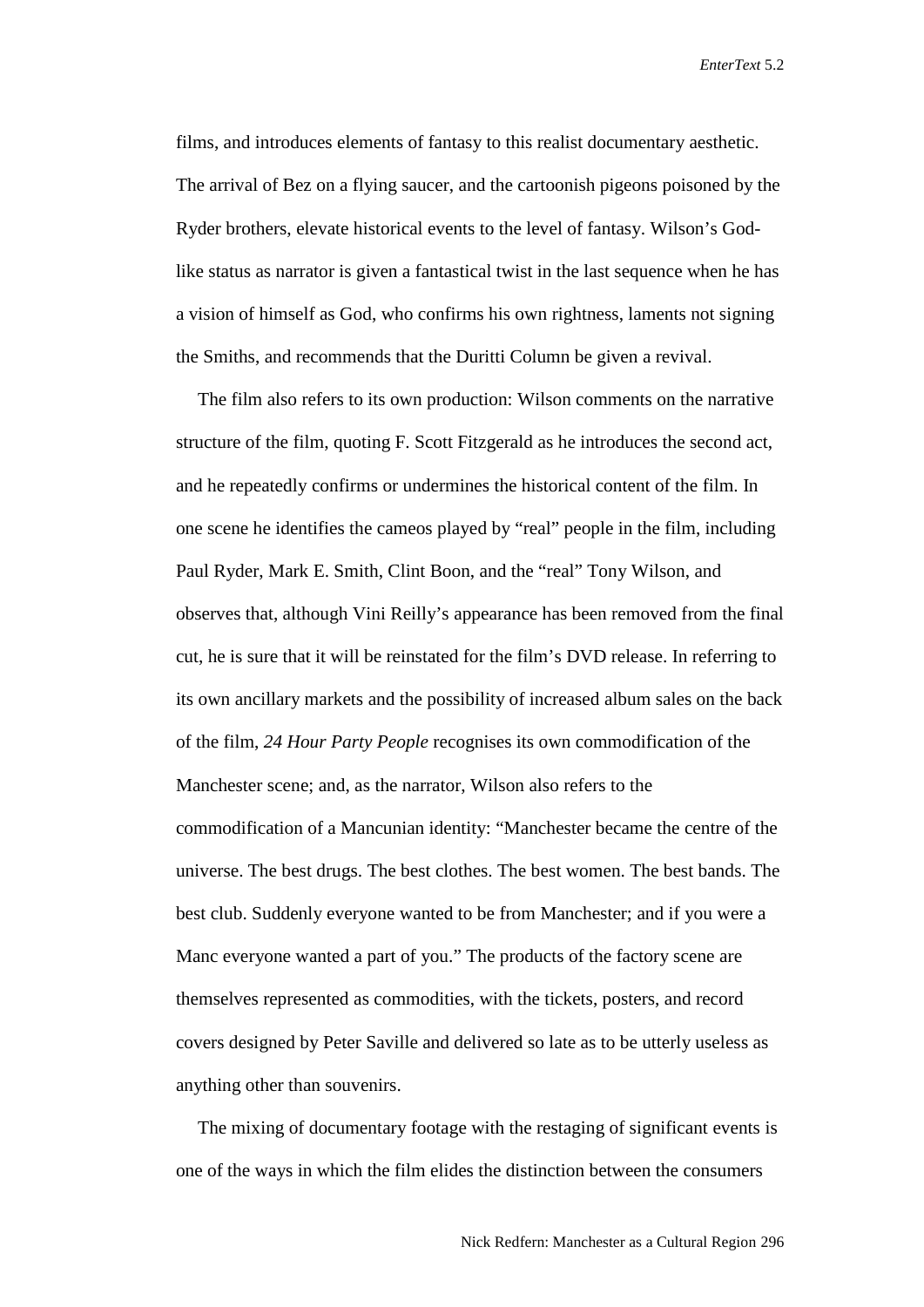and producers of music in Manchester. The film restages the Sex Pistols gig that has become such a legend in the history of Manchester. Though only forty-two people attended this gig, many of those present went on to shape the Manchester music scene. Directly addressing the camera, Wilson identifies the members of the audience who go on to have successful music careers (Pete Shelley and Howard Devoto, Stiff Kittens, Mick Hucknall), accompanying each with footage of the "real" acts (the Buzzcocks, New Order, Simply Red) in concert. The film places documentary footage of the Sex Pistols with the recreated audience within the same frame. At the end of this sequence John the Postman, a notorious figure in the Manchester punk scene, climbs out of the audience onto the stage and grabbing the microphone launches into an impromptu version of "Louie Louie," breaking the separation of performance space and audience space. This is repeated in the story of the Happy Mondays, who are first introduced to us watching *So It Goes* and Northern pop singer Karl Denver at home. We then see concert footage of the Happy Mondays playing live with Denver. Later in the film the boundary between the band and the audience is again blurred when Shaun Ryder invites Bez onto the stage from the audience: the crowd at the Hacienda is unmoved by the Mondays' indie-funk and Wilson points out that "no-one is dancing," only for the crowd to erupt in delight once Bez climbs out of the audience and begins to perform his now famous dance on the stage. Musical spaces in the city are thus represented as being whole rather than divided into performance space and audience space.

The emergence of a regional music in Manchester in the late 1970s and 1980s is tied to the development of new cultural spaces in the city. This is clearly articulated with reference to the Hacienda, when Wilson states, "Buildings create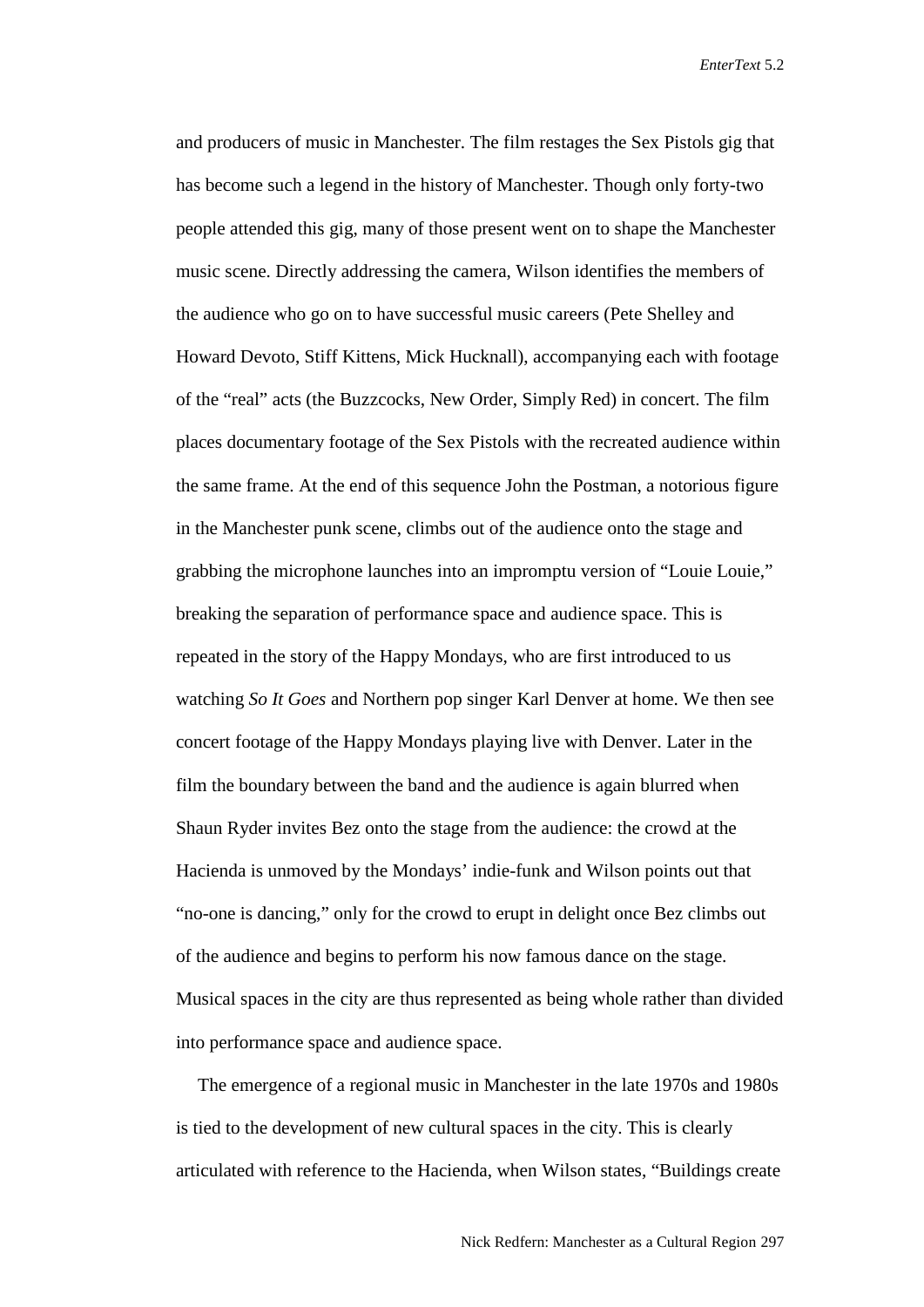synergy. They're a focus for creativity. When the Victorians built the railways they didn't just put up portacabins. They went to town.… Buildings change the way people think; that's how it happened in renaissance Florence." These spaces are themselves cultural products given catalogue numbers alongside the recordings of Joy Division, A Certain Ratio, and New Order: the Factory nights at the Russell Club are given the number FAC 1, and FAC 51 is the Hacienda. The city itself takes on a significant role in the shaping of the music the film represents: placing Steven Morris on the roof of the recording studio, Martin Hannett turns the whole city into a recording studio; and in repeating Factory's trick (from the company's 1990 Christmas card) of substituting the word 'Madchester' on signs around the city, the real and the imaginary Manchester's merge. The city and its music thus shape each other.

The Factory nights at the Russell Club in Hulme take their name from Erasmus's suggestion to "reverse the trend" of an era of industrial decline and to put up a sign stating "Factory opening." Wilson and his wife describe this as being "a bit Andy Warhol" and "a bit L. S. Lowry." The use of these labels also highlights the shift from industry to culture in the city and identifies this location as the focus for the "working class bohemia" Milestone attributes to the Manchester scene. Removed from the centre of the city, the club is located among the high-rise tower blocks of Hulme and run by local "gangster" Don Tonay. The film highlights the incongruity of Wilson's presence in this area by contrasting "the Don" with Wilson, who claims that he was going to be a don at Cambridge. In bringing the Durutti Column to Hulme, Wilson places the avantgarde in the midst of working class culture. This hybridity is again evident when Wilson visits the Russell Club at the end of the film and is serenaded with an *a*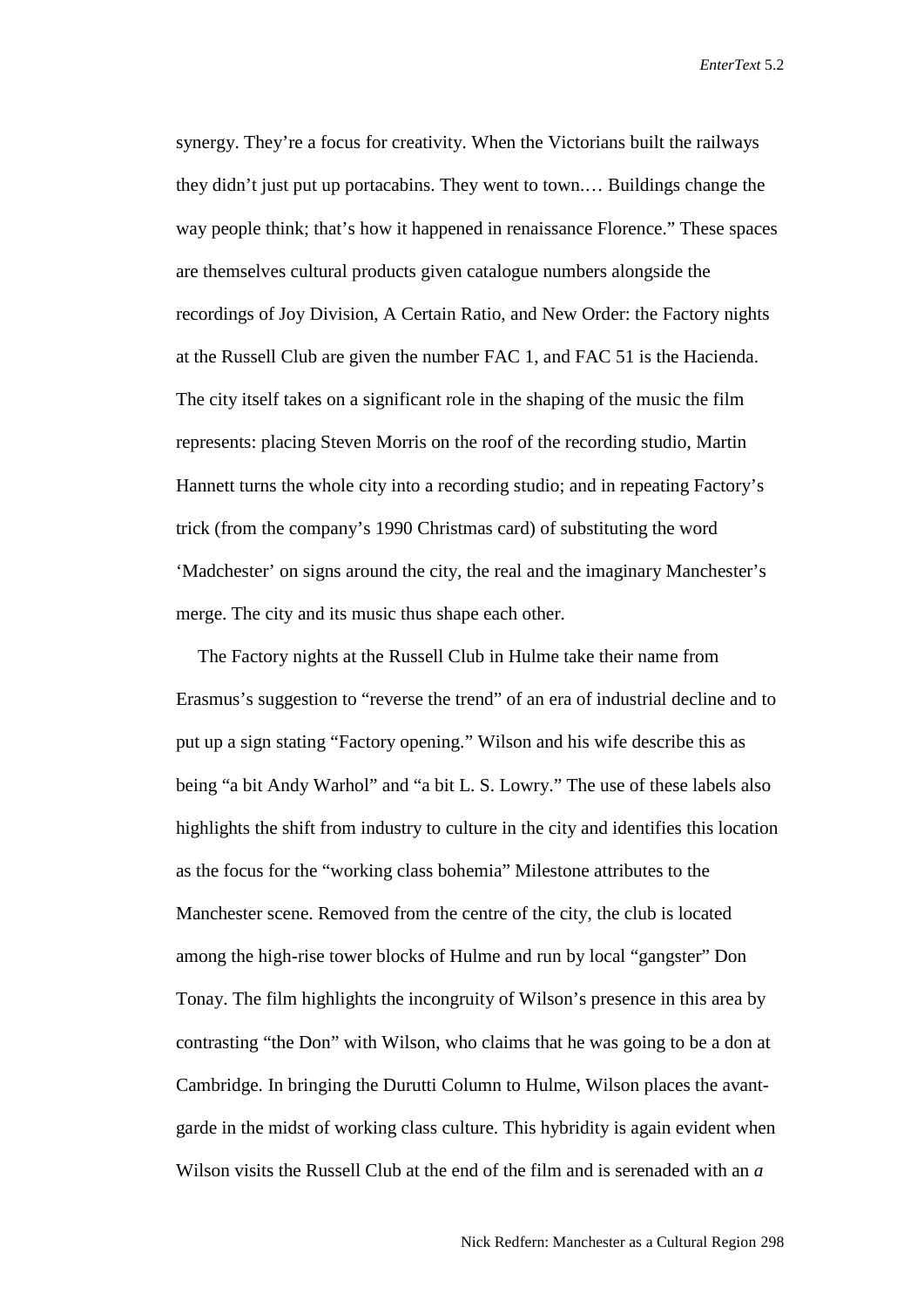*cappella* soul version of Joy Division's "Love Will Tear Us Apart." The club is a single space, with no VIP area marked off, so the TV presenters, bands, managers, journalists, and fans all mingle in a single space. The first Joy Division performance at Factory begins with Curtis walking through the crowd to the stage, and on a number of occasions, Wilson, Erasmus, Lindsay, *et al*., are shown in the crowd at gigs again removing the separation between producers and consumers.

The Hacienda is also the focus for a localised, face-to-face group of cultural producers and consumers. It is, in Wilson's words, "a place for people we knew, people we could trust." After years of failure the Hacienda finally erupts in 1987 with the birth of "the dance age:" "Suddenly everything came together: the music, the dancing, the drugs, the venue, the city. I was proved right— Manchester was like renaissance Florence. Mike Pickering was right—you don't need bands in a club. Shaun Ryder was right. New Order were right. We all came together. Everyone came to the Hacienda. It was our cathedral." Again, the club is represented as a single space, in which the owners and customers are not separated, and this is particularly evident when Wilson finishes his piece to camera on the "birth of rave culture" and then dances with the unknown clubbers. The crowd in the Hacienda is represented not as a group of highly differentiated people but as a single mass within a single space, and Wilson notes that, with the birth of the dance age, social barriers are overcome as this is a time when "even the white man starts dancing."

These cultural spaces and networks evolve away from and in opposition to London, the traditional centre of the UK music industry. Matthew Higgs writes that "London, or more specifically its absence, is in many ways the subliminal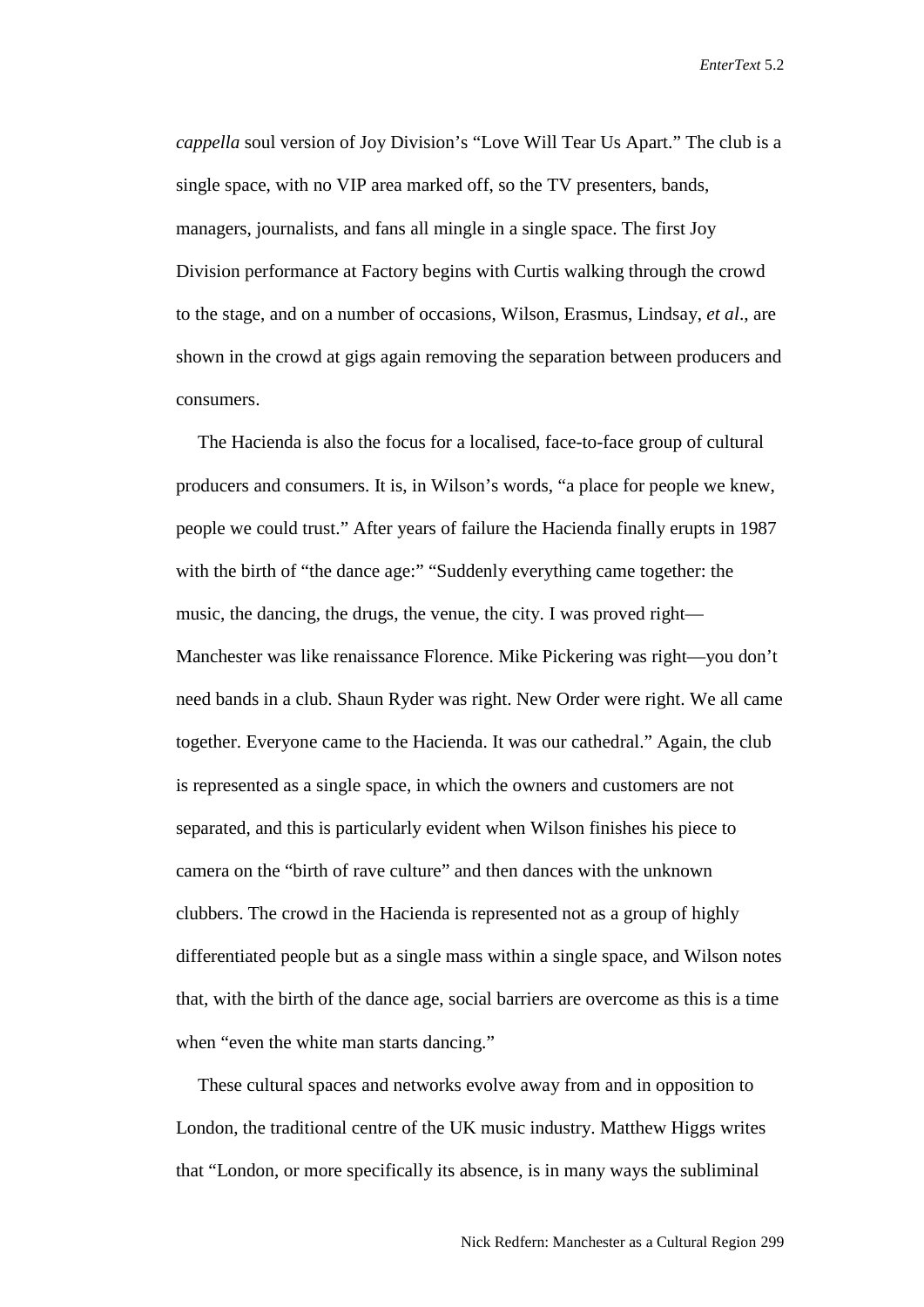subtext of Winterbottom's film, $n^{22}$  and the capital is associated with an artistic conservatism and political Conservatism that Manchester subverts. As Wilson states, "In 1976 two or three people controlled all the music on television, and they didn't like punk. So, for a year, if you wanted to see the most exciting bands in the world, they were on a regional show coming out of Manchester—my show." His show on Granada television, *So It Goes*, lies beyond the reach of the London-based media and serves as an outlet not only for the Manchester scene but also for punk throughout the UK. This sequence again combines the restaging of history (i.e., Wilson presenting *So It Goes*, characters attending gigs) with documentary footage of various punk acts (e.g., Souixsie and the Banshees, the Jam, the Stranglers—significantly all London bands). It is in his role as a TV presenter that Wilson announces the factory nights at the Russell Club (and later the death of Ian Curtis), utilising the regional media to promote a regional music scene. Also included in this sequence is Iggy Pop performing "The Passenger," which describes travelling through an urban environment ("I see the bright and hollow sky/over the city's ripped backsides/and everything looks good tonight"), prefiguring the pleasure the film takes in representing Manchester. *24 Hour Party People* is a nostalgic tour through the "ripped backsides" of Hulme, Little Hulton, and Castlefield, and the film celebrates the marginal status of these places beyond London, but also beyond the official discourses of nostalgia and heritage in the North (discussed below).

*24 Hour Party People* ends on a final ignominy: the sale of Factory to a major label, London Records. Gretton confronts Wilson over the sale. Wilson asks him, "What's wrong with London Records?" Gretton responds: "Well, the name, for a start." Wilson makes an effort to impress the executives from London Records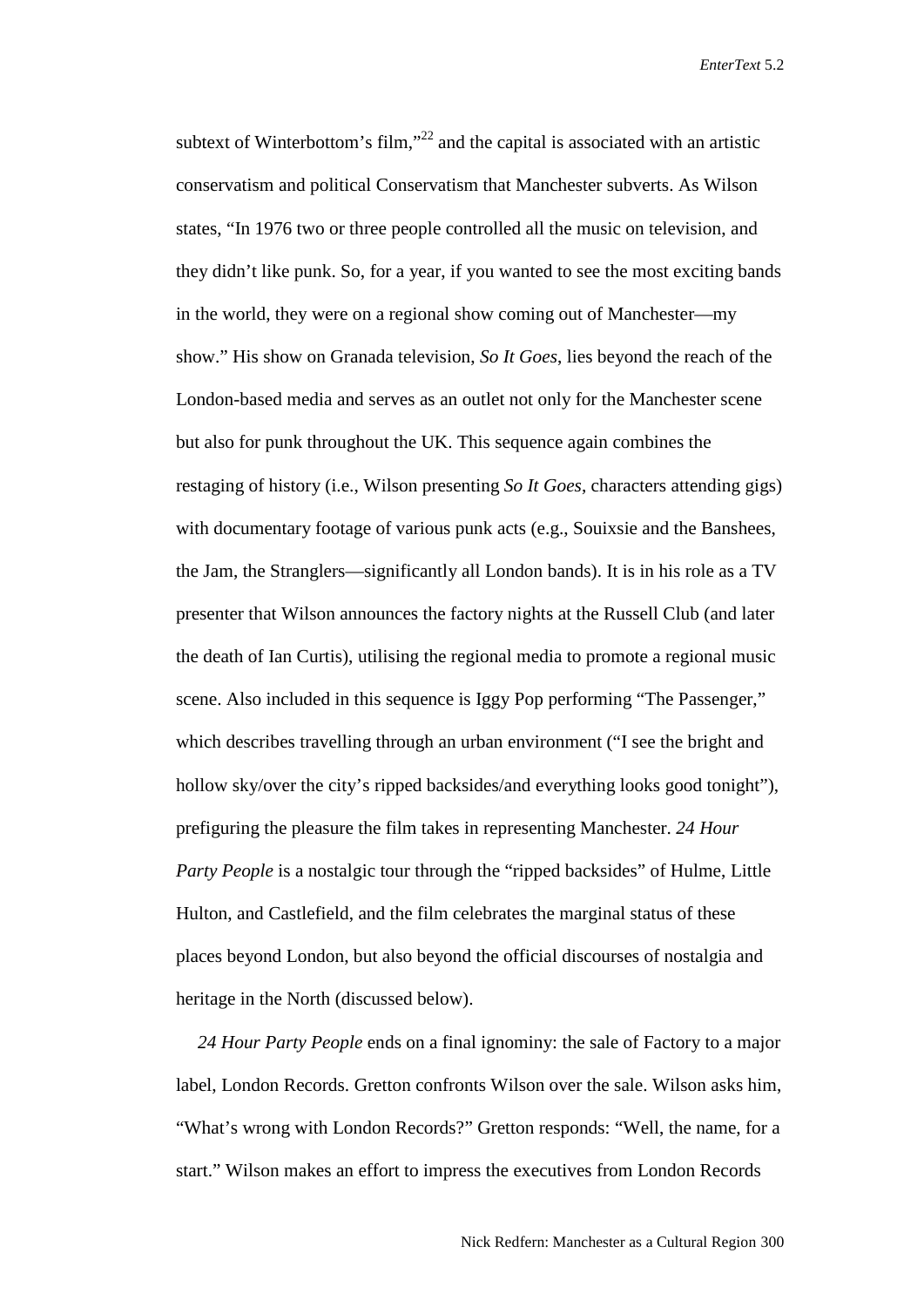with "sophisticated food" (i.e., stuffed vine leaves): for the Londoners that is out of keeping with the Manchester scene. Shaun Ryder asks with innocence, wonder, and contempt, "Is that what they eat then down there?" and dismisses this spread as "fucking bunny rabbit food," while Gretton describes it as "Southern food for Southern cunts." Roger Ames expresses his admiration for the £30,000 table ("What a table!") that symbolises the betrayal of Factory's "experiment in human nature" and its aping of the southern record labels (with offices, tables, and meetings), suggesting that such material concerns are the norm for the major labels in the "sophisticated" south. However, Wilson is saved from committing the greatest crime against punk: by virtue of the fact that Factory does not own the rights to any of its own back catalogue the label cannot "sell out" —either "literally or metaphorically" —its ideals. In this way the Manchester punk ethos remains intact, as a London-based record company can never own it.

The film imagines any journey beyond the confines of the Greater Manchester music scene as a nightmare. This is most memorably represented in Wilson's journey to what Gretton describes with barely concealed contempt as "glamorous fucking London" in order to interview the Conservative member of parliament, Sir Keith Joseph. His journey is horrific: the snow on the Pennines halts his progress, as though the gods were trying to stop him from going to London, but he presses on and finds himself on a train. Here the film mocks the Intercity advertisements of the 1980s with its use of saturated colour to represent a drugfuelled trip, and portrays Wilson's fellow passengers as demonic. As a Mancunian punk, Wilson is constitutionally incapable showing the appropriate degree of deference to his subject, and before the interview has even begun he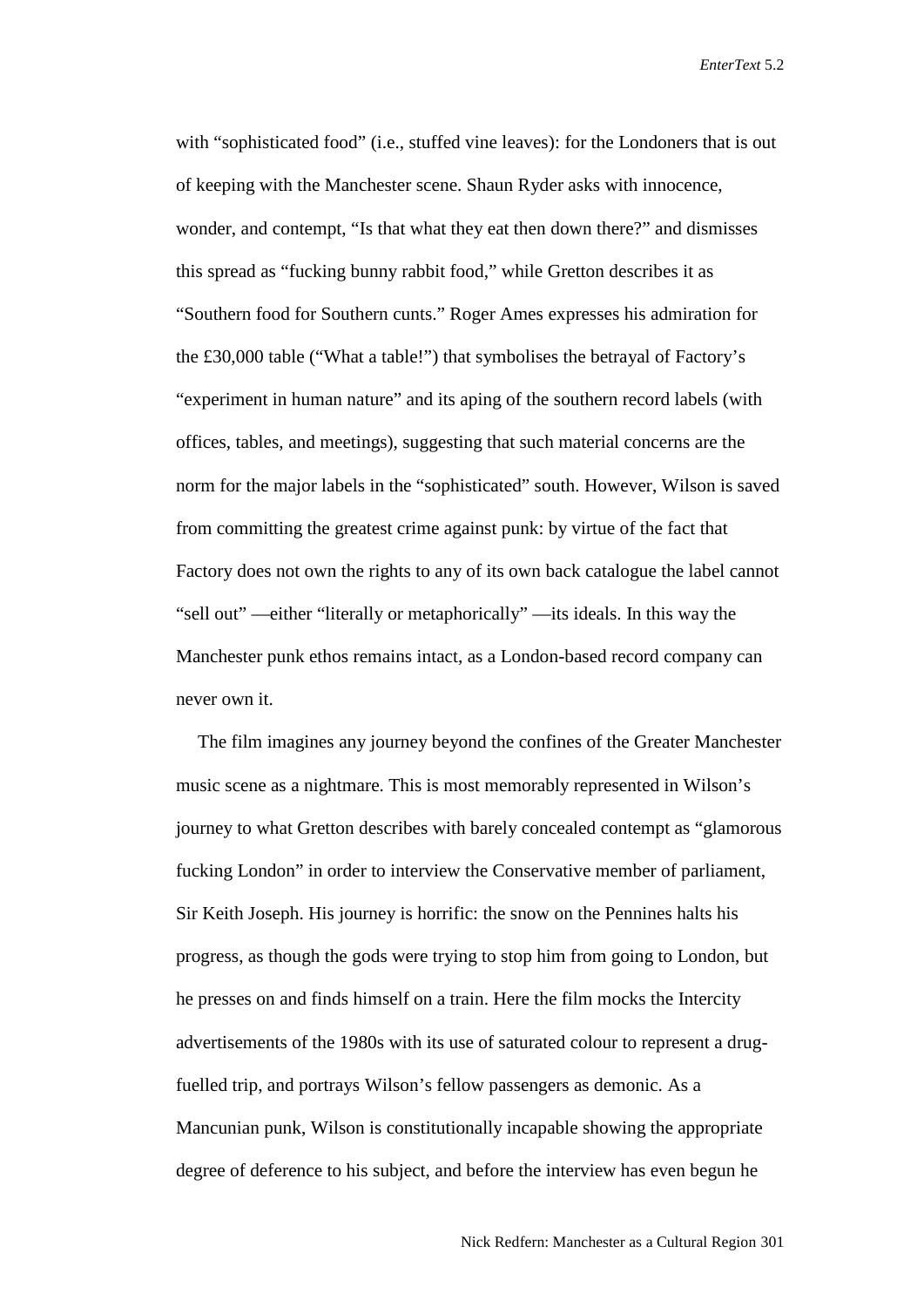insults Joseph, calling him "the Mad Monk" and a "mad bastard." Ian Curtis's suicide comes after Joy Division are told they are to tour America, and we see him hanging in his front room while Werner Herzog's film about the failure of the American dream, *Stroszek* (1977), plays in the background. The Happy Mondays do find a way to tour by turning their tour bus into a mobile Madchester where the fun never stops, but ultimately leaving the city is fatal, as those who go out into the world find out. Both the Happy Mondays and New Order go abroad to record their new albums (to Barbados and Ibiza respectively), and their failure to produce is a contributing factor in the demise of Factory Records, as the Manchester scene becomes separated from the spaces that had earlier sustained it.

*24 Hour Party People* is both mocking and proud of its "Northernness." Wilson describes himself as a "serious fucking journalist" living in "one of the most important times in human history," and despairs of the inane human-interest stories he is sent to report on by Granada. He finds himself leaping off the Pennines attached to a hang-glider with little instruction, interviewing a dwarf bathing an elephant at Chester Zoo, and reporting on a duck that thinks it is a sheep dog. These sequences are used to reinforce the stereotype of backward, Northern provincialism that Wilson strives to overcome, and he angrily rejects the suggestions of his producer to do a feature on the "North West's tallest man." The ignorance of provincial journalism is also represented in Ryan, a local reporter, who confuses Brian Epstein and George Martin, and who repeatedly puts down the idea of a Manchester scene. This inane provincialism is associated with official discourses of heritage in the North when Wilson interviews a former canal worker, who tells us that he can remember "very little" of his time on the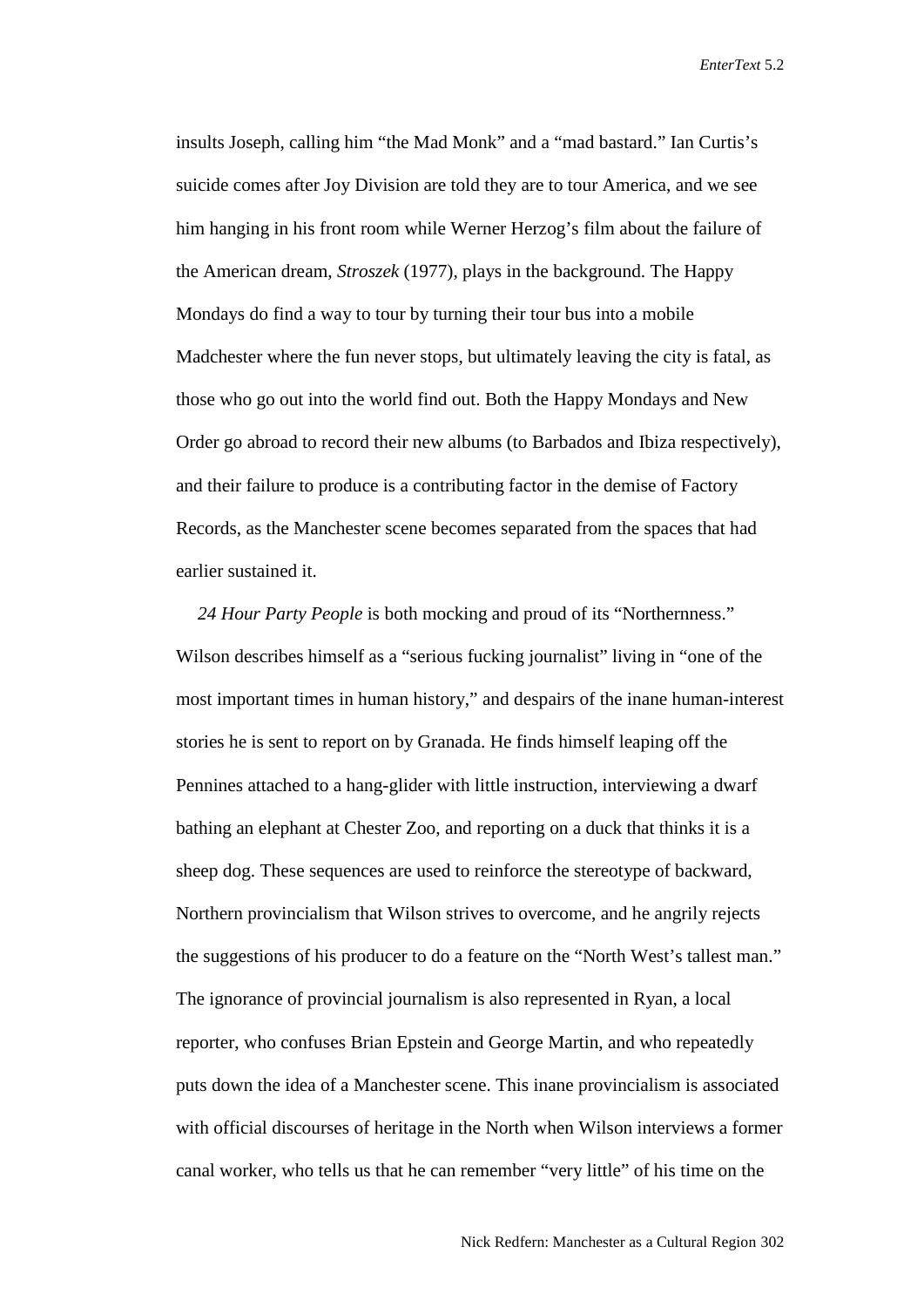canals, indicating the poverty of nostalgia. The film juxtaposes the Rochdale canal, which symbolises the era when Manchester was the "greatest industrial city of the world," the neglect of which mirrors the "decline of post-war industrial Britain," with the coolness of the emerging Madchester scene. This is most obvious in those shots that place Wilson next to his interviewee, inviting the viewer to contrast the tall, youthful, and knowledgeable (at least on the history of British canals) journalist, with the short, squat relic of the industrial age, who in his grey coat, scarf, and flat cap is a stereotype of the Northern, working class male. The North as the "locus for industrial images of the UK" is contrasted with images of the Happy Mondays on stage and the crowds at the Hacienda. In this way the film marks the shift from an industrial to a postindustrial age, the shift from "Cottonopolis" to "Madchester." However, this does not mean that the film rejects the past as an important factor in the construction of a Northern identity. *24 Hour Party People* breaks up the report on the canals of Manchester with a series of positive images of Manchester's history, representing Manchester as the home to epoch-making inventions that have transformed the world: it is the "birthplace of the railways [*sic*], the computer, the bouncing bomb." In associating Madchester with these innovations, the film sees the Manchester punk and rave scene as building on the city's proud history, and specifically demonstrates an awareness of this history. It seeks to build on a tradition of progressiveness that is projected as the antithesis of "death sentence heritage:" in comparing the Hacienda to the great public buildings of the Victorians (e.g., Manchester Town Hall) Wilson seeks to continue the great tradition of Manchester as "the most wonderful city of modern times."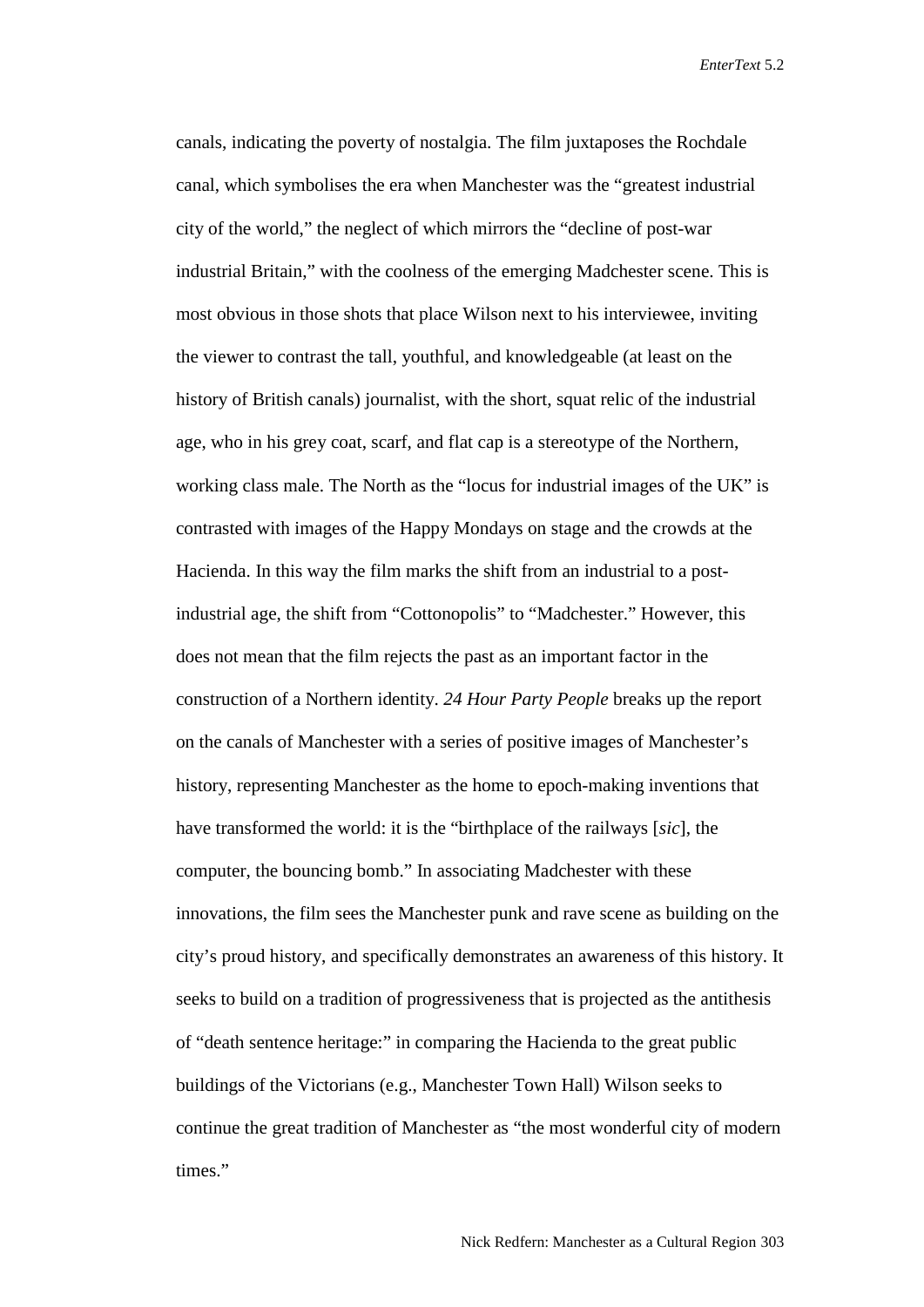## **Conclusion**

Though *24 Hour Party People* is a film that narrates the lives and myths of Tony Wilson, Alan Erasmus, Rob Gretton, Joy Division, New Order, and the Happy Mondays, it is ultimately a film about the city itself. Significantly, the film is dedicated not to Martin Hannett or Ian Curtis, but to the people of Manchester. Though *24 Hour Party People* is nostalgic with regard to the musical heritage of the city, it is different from films such as *Velvet Goldmine* (Todd Haynes, 1997), *Still Crazy* (Brian Gibson, 1998), and *Almost Famous* (Cameron Crowe, 2000) that represent various aspects of a particular era in the history of rock music (the 1970s), in that its focus is as much spatial (Manchester, and clearly defined as such) as it is temporal (1976 to the 1990s). Unlike these other films, *24 Hour Party People* does not follow any bands on the road but remains rooted in one place, and the unifying feature of the film's narrative is spatial rather than causal or temporal. Thus different sub-genres of the "punk"/"indie" scene in Manchester are to be distinguished by different drugs, clothes, and musical influences, but are united in their spatial *contiguity*: in placing the Happy Mondays in the same spaces as Wilson, Hannett, and New Order this proximity of bands in a single place links them as being Manchester bands and affording them a cultural *continuity* that is otherwise not apparent.

Like Walter Ruttman's *Berlin, Die Symphonie einer Großstadt* (1927) or *Manhattan* (Woody Allen, 1978), *24 Hour Party People* is a film that celebrates its city through music, and Wilson identifies his love of his city as the root of the triumph and failure of the Factory project: "Most of all I love Manchester. The crumbling warehouses, the railway arches, the cheap abundant drugs. That's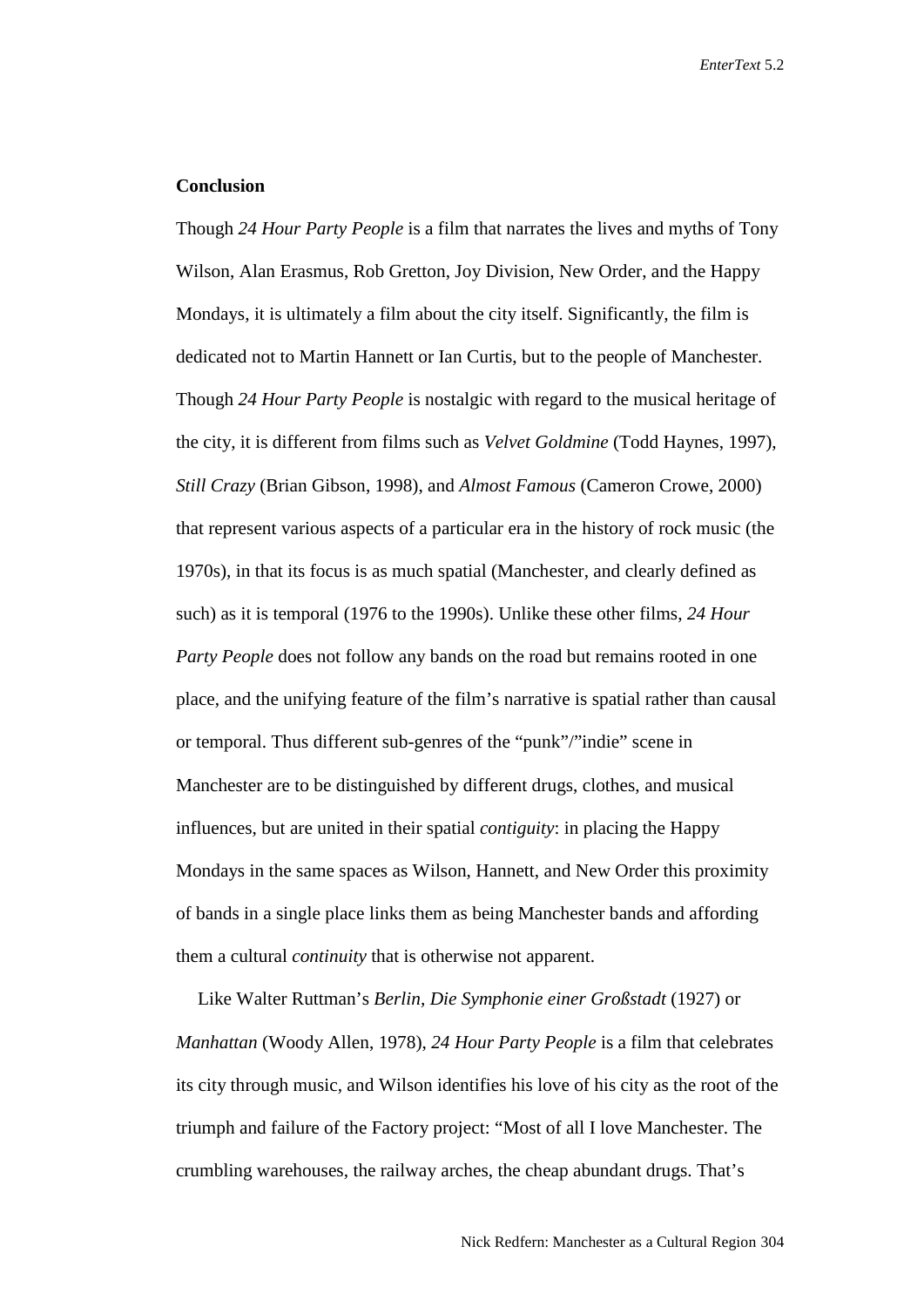what did it in the end. Not the money. Not the drugs. Not even the guns. That is my heroic flaw—my excess of civic pride."

#### **Notes**

- 1. Michael Keating, *The New Regionalism in Western Europe: Territorial Restructuring and Political Change* (Cheltenham: Edward Elgar, 1998), 153.
- 2. Anne Gilbert, "The New Regional Geography in English and French Speaking Countries" (*Progress in Human Geography* 12, 1988), 210.
- 3. See Benedict Anderson, *Imagined Communities: Reflections on the Origins and Spread of Nationalism*, 2nd ed. (London: Verso, 1991).
- 4. See Alan Williams, Gareth Shore and Martin Huber, "The Arts and Economic Development: Regional and Urban-Rural Contrasts in UK Local Authority Policies for the Arts" (*Regional Studies* 29.1, 1995), 73-80.
- 5. Dave Haslam, *Manchester, England: The Story of a Pop Cult City* (London: Fourth Estate, 1999), x, xxv.
- 6. Ibid., 260.
- 7. See Centre for Employment Research, *The Culture Industry: The Economic Importance of the Arts in Greater Manchester* (Manchester: Manchester Polytechnic, 1989); Derek Wynne ed., *The Culture Industry: The Arts and Urban Regeneration* (Aldershot: Avebury, 1992); and Justin O'Connor and Derek Wynne, eds., *From the Margins to the Centre: Cultural Production and Consumption in the Post-industrial City* (Aldershot: Arena, 1996).
- 8. Katie Milestone, "Regional Variations: Northernness and New Urban Economies of Hedonism," in Justin O'Connor and Derek Wynne, eds., *From the Margins to the Centre*, 91-115.
- 9. Mick Middles, *From Joy Division to New Order: The True Story of Anthony H. Wilson and Factory Records* (London: Virgin, 2002), 262.
- 10. Milestone, 99.